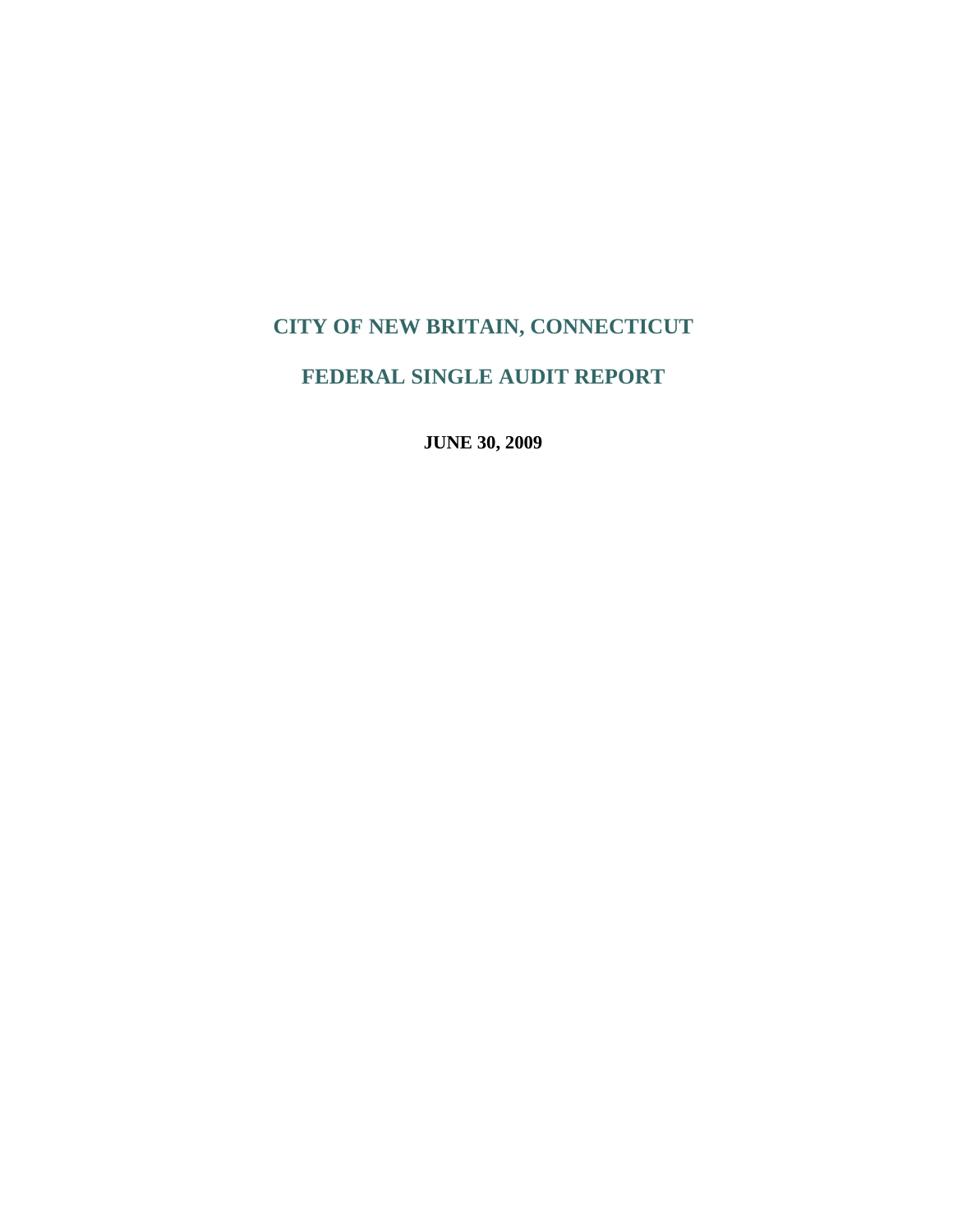## **FEDERAL SINGLE AUDIT REPORT**

## **JUNE 30, 2009**

## **TABLE OF CONTENTS**

| Independent Auditors' Report on Compliance with Requirements Applicable to Each<br>Major Program, on Internal Control over Compliance in Accordance with OMB Circular |           |
|-----------------------------------------------------------------------------------------------------------------------------------------------------------------------|-----------|
| A-133 and on the Schedule of Expenditures of Federal Awards                                                                                                           | $1 - 2$   |
| Schedule of Expenditures of Federal Awards                                                                                                                            | $3-6$     |
| Notes to Schedule                                                                                                                                                     | 7         |
| Independent Auditors' Report on Internal Control over Financial Reporting and on<br>Compliance Based on an Audit of Financial Statements Performed in Accordance with |           |
| <b>Government Auditing Standards</b>                                                                                                                                  | $8-9$     |
| Schedule of Findings and Questioned Costs                                                                                                                             | $10 - 11$ |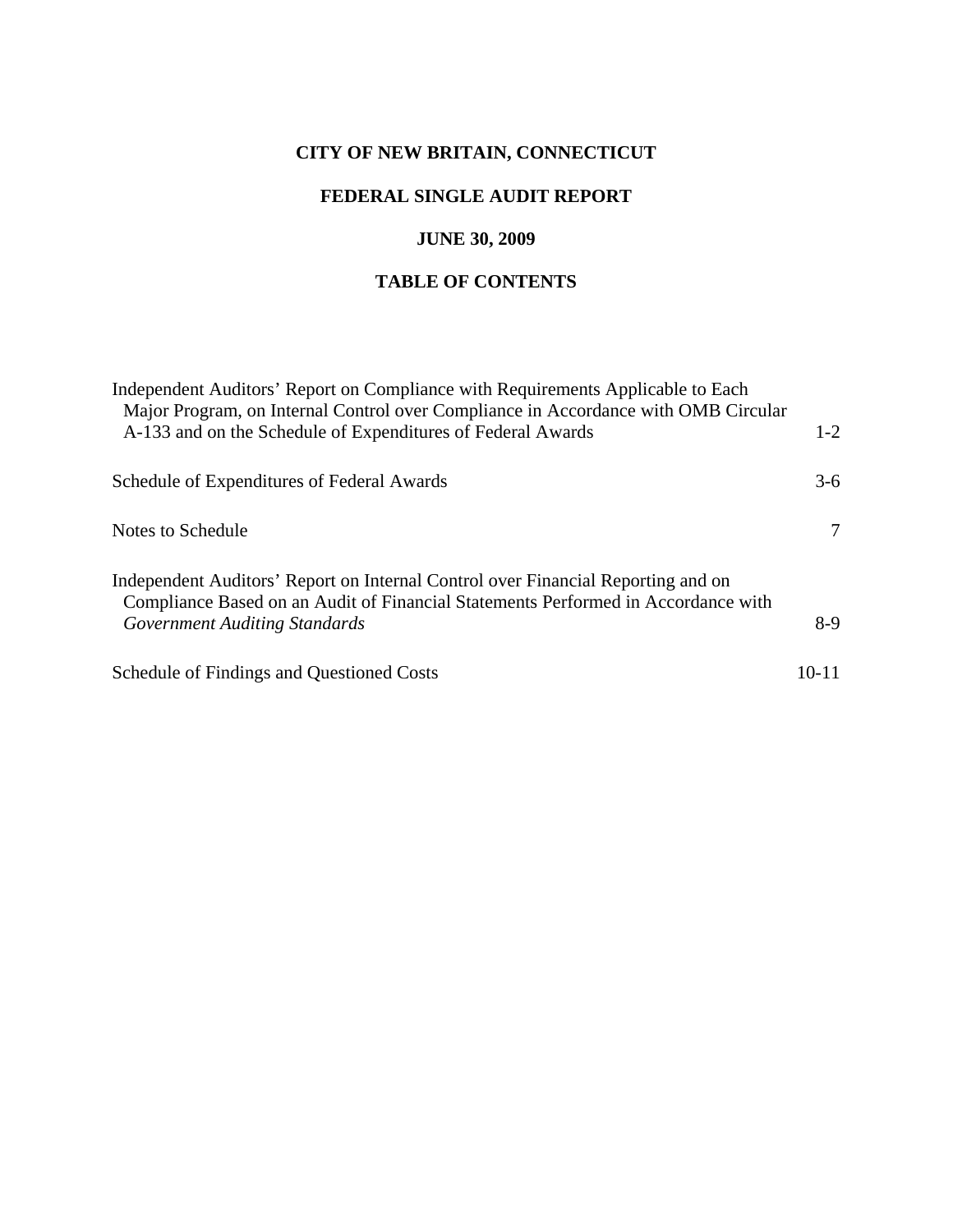

Accounting  $\vert$  Tax  $\vert$  Business Consulting

#### **Independent Auditors' Report on Compliance with Requirements Applicable to Each Major Program, on Internal Control over Compliance in Accordance with OMB Circular A-133 and on the Schedule of Expenditures of Federal Awards**

To the Honorable Mayor and Members of the Common Council of the City of New Britain City of New Britain, Connecticut

#### **Compliance**

We have audited the compliance of the City of New Britain, Connecticut, with the types of compliance requirements described in the U.S. Office of Management and Budget (OMB) *Circular A-133 Compliance Supplement* that are applicable to each of its major federal programs for the year ended June 30, 2009. The City of New Britain, Connecticut's major federal programs are identified in the summary of auditors' results section of the accompanying schedule of findings and questioned costs. Compliance with the requirements of laws, regulations, contracts and grants applicable to each of its major federal programs is the responsibility of the City of New Britain, Connecticut's management. Our responsibility is to express an opinion on the City of New Britain, Connecticut's compliance based on our audit.

We conducted our audit of compliance in accordance with auditing standards generally accepted in the United States of America; the standards applicable to financial audits contained in *Government Auditing Standards*, issued by the Comptroller General of the United States; and OMB Circular A-133, *Audits of States, Local Governments, and Non-Profit Organizations*. Those standards and OMB Circular A-133 require that we plan and perform the audit to obtain reasonable assurance about whether noncompliance with the types of compliance requirements referred to above that could have a direct and material effect on a major federal program occurred. An audit includes examining, on a test basis, evidence about the City of New Britain, Connecticut's compliance with those requirements and performing such other procedures as we considered necessary in the circumstances. We believe that our audit provides a reasonable basis for our opinion. Our audit does not provide a legal determination of the City of New Britain, Connecticut's compliance with those requirements.

In our opinion, the City of New Britain, Connecticut, complied, in all material respects, with the requirements referred to above that are applicable to each of its major federal programs for the year ended June 30, 2009.

> Blum, Shapiro & Company, P.C. WEST HARTFORD • SHELTON Westport • Waterbury • New York An Independent Member of Baker Tilly International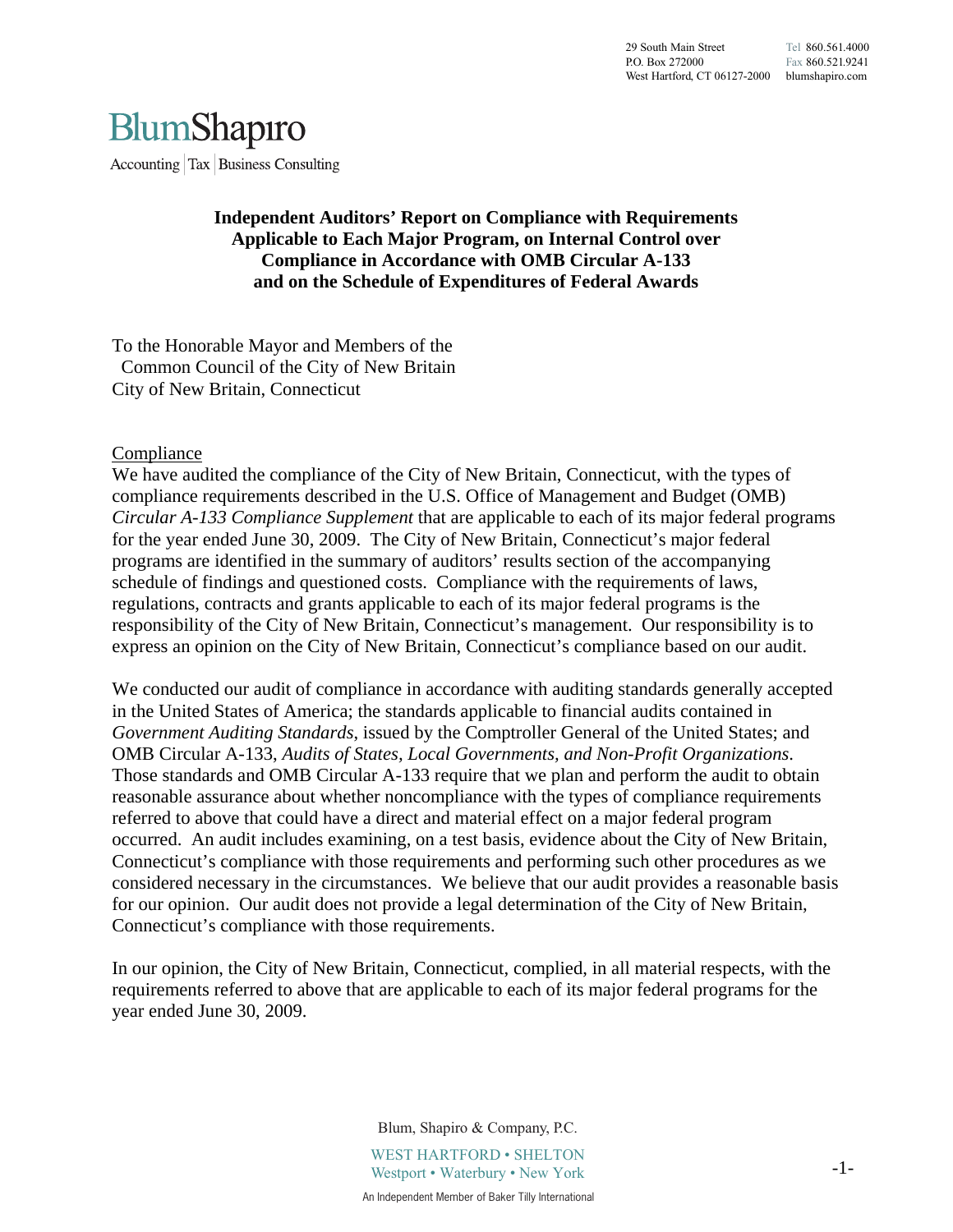#### Internal Control over Compliance

The management of the City of New Britain, Connecticut, is responsible for establishing and maintaining effective internal control over compliance with requirements of laws, regulations, contracts and grants applicable to federal programs. In planning and performing our audit, we considered the City of New Britain, Connecticut's internal control over compliance with the requirements that could have a direct and material effect on a major federal program in order to determine our auditing procedures for the purpose of expressing our opinion on compliance, but not for the purpose of expressing an opinion on the effectiveness of internal control over compliance. Accordingly, we do not express an opinion on the effectiveness of the City of New Britain, Connecticut's internal control over compliance.

A control deficiency in an entity's internal control over compliance exists when the design or operation of a control does not allow management or employees, in the normal course of performing their assigned functions, to prevent or detect noncompliance with a type of compliance requirement of a federal program on a timely basis. A significant deficiency is a control deficiency, or combination of control deficiencies, that adversely affects the entity's ability to administer a federal program such that there is more than a remote likelihood that noncompliance with a type of compliance requirement of a federal program that is more than inconsequential will not be prevented or detected by the City's internal control.

A material weakness is a significant deficiency, or combination of significant deficiencies, that results in more than a remote likelihood that material noncompliance with a type of compliance requirement of a federal program will not be prevented or detected by the City's internal control.

Our consideration of internal control over compliance was for the limited purpose described in the first paragraph of this section and would not necessarily identify all deficiencies in the City's internal control that might be significant deficiencies or material weaknesses. We did not identify any deficiencies in internal control over compliance that we consider to be material weaknesses, as defined above.

#### Schedule of Expenditures of Federal Awards

We have audited the financial statements of the governmental activities, the business-type activities, each major fund and the aggregate remaining fund information of the City of New Britain, Connecticut, as of and for the year ended June 30, 2009 and have issued our report thereon dated December 20, 2009. Our audit was performed for the purpose of forming opinions on the financial statements that collectively comprise the City of New Britain, Connecticut's basic financial statements. The accompanying schedule of expenditures of federal awards is presented for purposes of additional analysis as required by OMB Circular A-133 and is not a required part of the basic financial statements. Such information has been subjected to the auditing procedures applied in the audit of the basic financial statements and, in our opinion, is fairly stated, in all material respects, in relation to the basic financial statements taken as a whole.

This report is intended for the information and use of management, the Mayor, members of the Common Council, the Board of Education, others within the entity, federal awarding agencies and pass-through entities and is not intended to be and should not be used by anyone other than these specified parties.

Blum, Shapino & Company, P.C.

December 20, 2009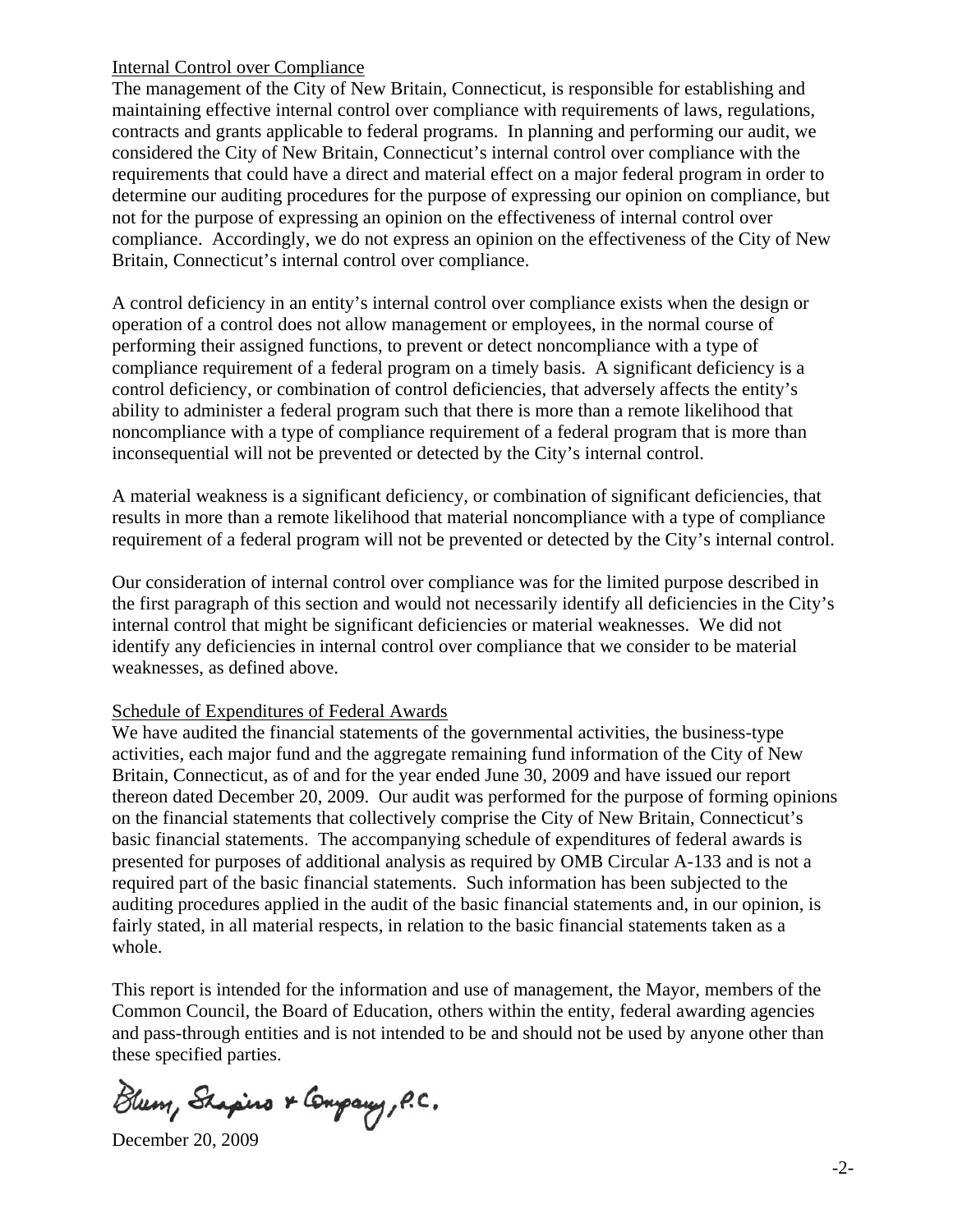## **SCHEDULE OF EXPENDITURES OF FEDERAL AWARDS**

## **FOR THE YEAR ENDED JUNE 30, 2009**

| <b>Federal Grantor/Pass-Through Grantor/</b><br><b>Program or Cluster Title</b>                                                           | Federal<br><b>CFDA</b><br><b>Number</b> | Pass-Through<br><b>Grantor's Number/</b><br><b>Project Number</b> | <b>Expenditures</b>              |           |
|-------------------------------------------------------------------------------------------------------------------------------------------|-----------------------------------------|-------------------------------------------------------------------|----------------------------------|-----------|
| <b>United States Department of Agriculture</b><br>Passed Through the State of Connecticut<br>Department of Education:                     |                                         |                                                                   |                                  |           |
| <b>Child Nutrition Cluster:</b><br>School Breakfast Program<br>National School Lunch Program                                              | 10.553<br>10.555                        | 12060-SDE64370-20508<br>12060-SDE64370-20560                      | \$<br>912,488<br>2,702,585<br>\$ | 3,615,073 |
| Fresh Fruit and Vegetable Program                                                                                                         | 10.582                                  | 12060-SDE64370-22051                                              |                                  | 43,083    |
| Passed Through the State of Connecticut<br>Department of Administrative Services:                                                         |                                         |                                                                   |                                  |           |
| Food Donation                                                                                                                             | 10.550                                  |                                                                   |                                  | 287,652   |
| <b>Total United States Department of</b><br>Agriculture                                                                                   |                                         |                                                                   |                                  | 3,945,808 |
| <b>United States Department of Education</b><br>Direct Programs:                                                                          |                                         |                                                                   |                                  |           |
| Lead Education                                                                                                                            | 66.110                                  |                                                                   |                                  | 18,191    |
| Passed Through the State of Connecticut<br>Department of Education:                                                                       |                                         |                                                                   |                                  |           |
| Title I Grants to Local Educational<br>Agencies                                                                                           | 84.010                                  | 12060-SDE64370-20679                                              |                                  | 4,922,184 |
| <b>Special Education Cluster:</b><br><b>IDEA Part B - Individuals With</b><br><b>Disabilities</b><br>Special Education - Preschool Grants | 84.027<br>84.173                        | 12060-SDE64370-20977<br>12060-SDE64370-20983                      | 2,768,932<br>86,818              | 2,855,750 |
| Carl D. Perkins Vocational Education                                                                                                      | 84.048                                  | 12060-SDE64370-20742                                              |                                  | 237,375   |
| Safe and Drug-Free Schools and<br><b>Communities - State Grants</b>                                                                       | 84.186                                  | 12060-SDE64370-20873                                              |                                  | 93,899    |
| Twenty-First Century Community Learning<br>Centers                                                                                        | 84.287                                  | 12060-SDE64370-20863                                              |                                  | 718,371   |
| Title V - Innovative Education Strategies                                                                                                 | 84.298                                  | 12060-SDE64370-20909                                              |                                  | 38,433    |

(Continued on next page)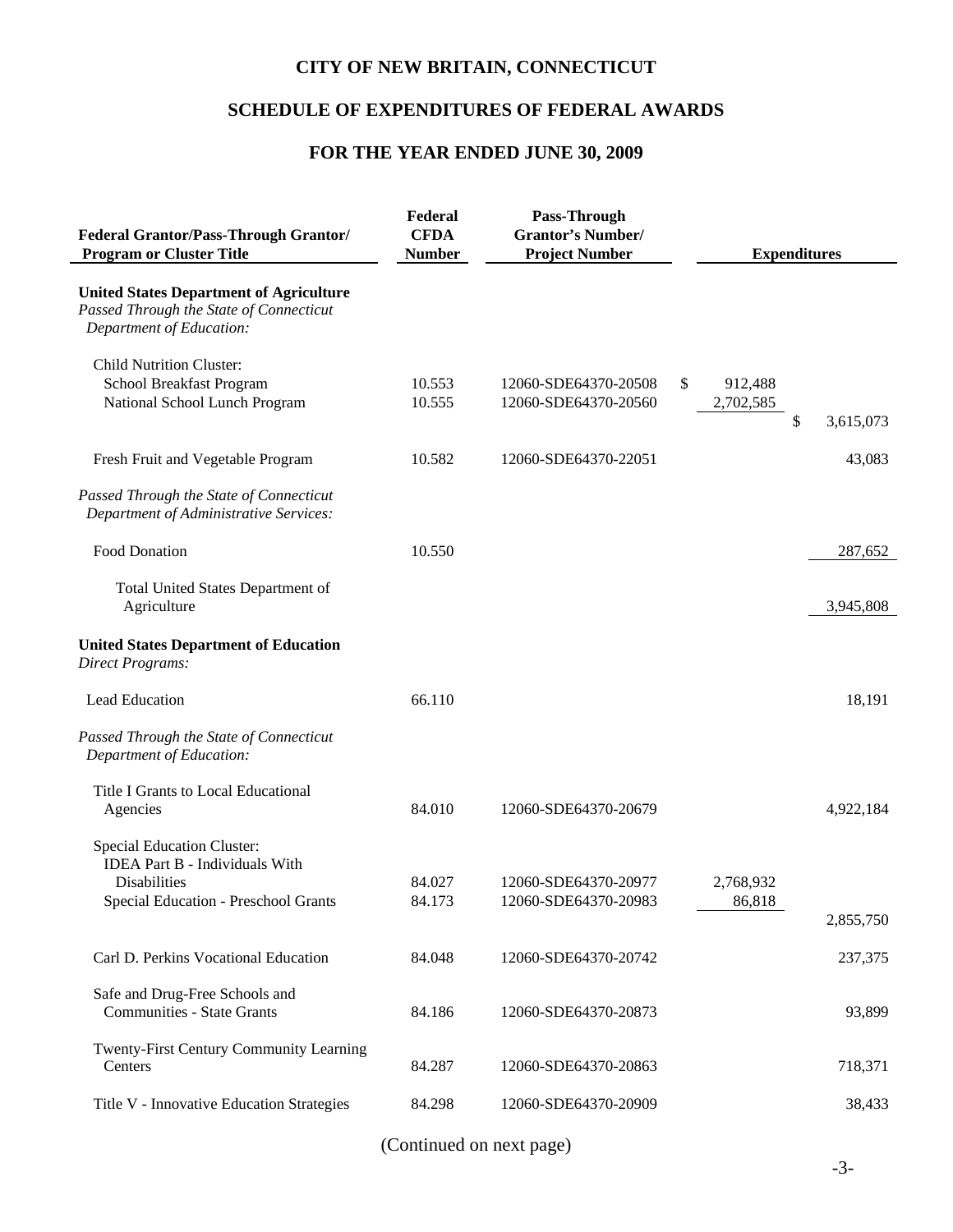## **SCHEDULE OF EXPENDITURES OF FEDERAL AWARDS (CONTINUED)**

## **FOR THE YEAR ENDED JUNE 30, 2009**

| <b>Federal Grantor/Pass-Through Grantor/</b><br><b>Program or Cluster Title</b>                                                                                           | Federal<br><b>CFDA</b><br><b>Number</b> | Pass-Through<br><b>Grantor's Number/</b><br><b>Project Number</b> | <b>Expenditures</b> |
|---------------------------------------------------------------------------------------------------------------------------------------------------------------------------|-----------------------------------------|-------------------------------------------------------------------|---------------------|
| Tech Literacy Challenge Fund                                                                                                                                              | 84.318                                  | 12060-SDE64370-20826                                              | \$<br>38,198        |
| <b>Reading First State Grants</b>                                                                                                                                         | 84.357                                  | 12060-SDE64370-20854                                              | 245,121             |
| Title III Language LEP Bilingual                                                                                                                                          | 84.365                                  | 12060-SDE64370-20868                                              | 289,603             |
| Title II PART B Math and Science                                                                                                                                          | 84.366                                  | 12060-SDE64370-21592                                              | 255,266             |
| <b>Improving Teacher Quality State Grants</b>                                                                                                                             | 84.367                                  | 12060-SDE64370-20858                                              | 912,382             |
| <b>Total United States Department of</b><br>Education                                                                                                                     |                                         |                                                                   | 10,624,773          |
| <b>United States Department of Health and</b><br><b>Human Services</b><br>Passed Through the State of Connecticut<br>Department of Public Health:                         |                                         |                                                                   |                     |
| <b>Immunization Grants</b>                                                                                                                                                | 93.268                                  | 12060-DPH48664-20911                                              | 82,428              |
| Preparedness and Resp - Bioterrorism                                                                                                                                      | 93.283                                  | 12060-DPH48557-21096                                              | 65,882              |
| HIV Prevention Activities - Health<br>Department Based                                                                                                                    | 93.940                                  | 12060-DPH48852-20920                                              | 8,295               |
| Preventive Health and Health Services<br><b>Block Grant</b>                                                                                                               | 93.991                                  | 12060-DPH48558-21530                                              | 15,360              |
| Passed Through the State of Connecticut<br>Department of Children and Families:                                                                                           |                                         |                                                                   |                     |
| <b>Independent Living Skills</b>                                                                                                                                          | 93.674                                  | 12060-DCF91178-20225                                              | 42,866              |
| <b>Total United States Department of</b><br><b>Health and Human Services</b>                                                                                              |                                         |                                                                   | 214,831             |
| <b>United States Department of Homeland</b><br><b>Security</b><br>Passed Through the State of Connecticut<br>Department of Emergency Management and<br>Homeland Security: |                                         |                                                                   |                     |
| <b>Emergency Management Performance</b><br>Grants                                                                                                                         | 97.042                                  | 12060-EHS99660-21881                                              | 17,578              |

(Continued on next page)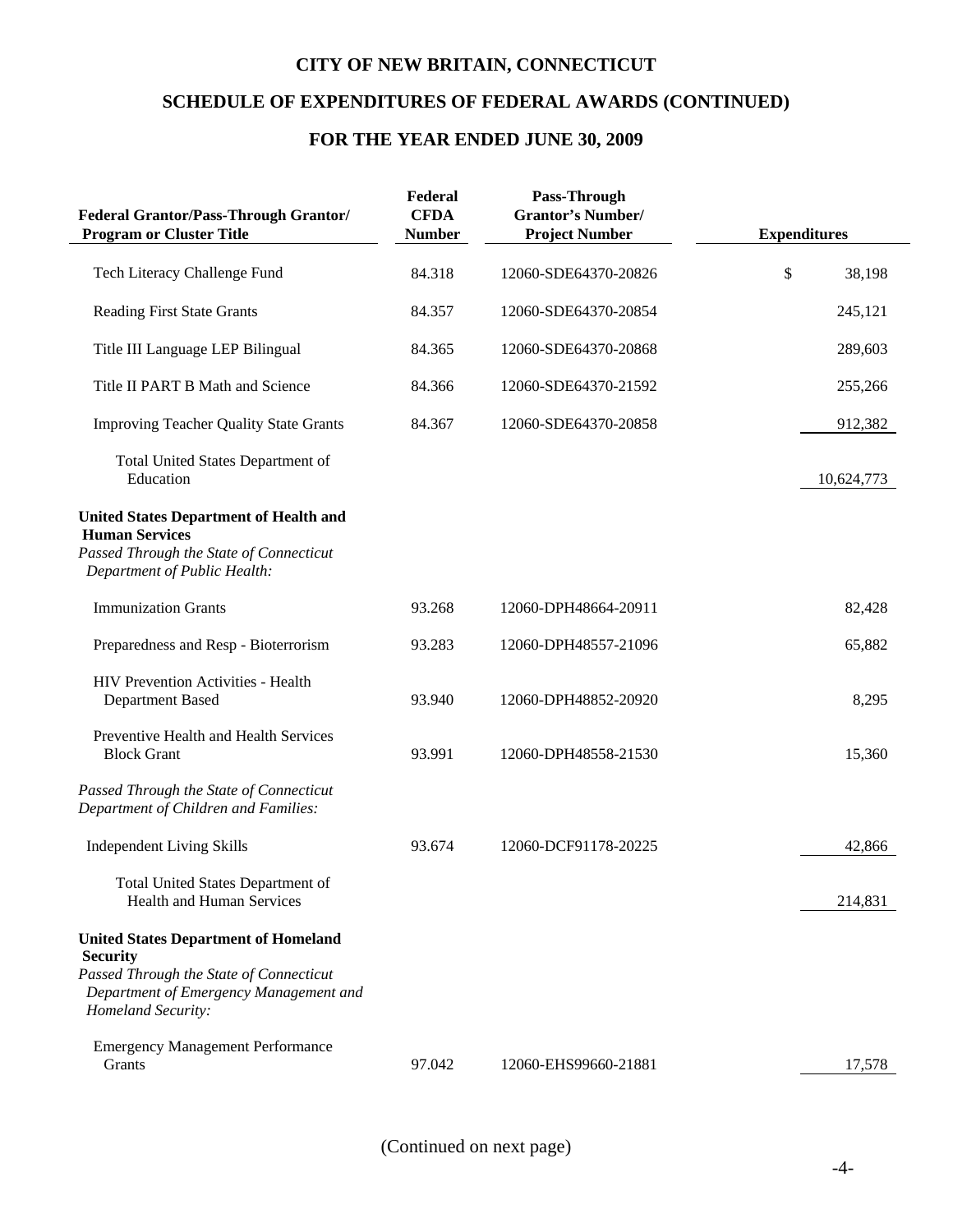## **SCHEDULE OF EXPENDITURES OF FEDERAL AWARDS (CONTINUED)**

## **FOR THE YEAR ENDED JUNE 30, 2009**

| Federal Grantor/Pass-Through Grantor/<br><b>Program or Cluster Title</b>                                                                | Federal<br><b>CFDA</b><br><b>Number</b> | Pass-Through<br><b>Grantor's Number/</b><br><b>Project Number</b> | <b>Expenditures</b> |                 |
|-----------------------------------------------------------------------------------------------------------------------------------------|-----------------------------------------|-------------------------------------------------------------------|---------------------|-----------------|
| <b>United States Department of Housing and</b><br><b>Urban Development</b><br><b>Direct Programs:</b>                                   |                                         |                                                                   |                     |                 |
| <b>CDBG</b> - Entitlement and Small Cities<br>Cluster:<br>Neighborhood Stabilization Program                                            |                                         |                                                                   |                     |                 |
| Recovery Act                                                                                                                            | 14.218                                  |                                                                   | \$<br>1,091,485     |                 |
| <b>Community Development Block</b><br>Grant/Entitlement                                                                                 | 14.218                                  |                                                                   | 193,858             |                 |
|                                                                                                                                         |                                         |                                                                   |                     | \$<br>1,285,343 |
| Home Investment Partnership Program                                                                                                     | 14.239                                  |                                                                   |                     | 1,967,635       |
| <b>Community Development Block</b><br>Grants/Brownfield's Initiatives                                                                   | 14.246                                  |                                                                   |                     | 5,896           |
| Lead-Based Paint Hazard Control in<br>Privately-Owned Housing                                                                           | 14.900                                  |                                                                   |                     | 1,035,437       |
| Total United States Department of<br>Housing and Urban Development                                                                      |                                         |                                                                   |                     | 4,294,311       |
| <b>United States Department of Justice</b><br>Passed Through the State of Connecticut<br>Office of Policy and Management:               |                                         |                                                                   |                     |                 |
| Edward Byrne Memorial Formula Grant<br>Program                                                                                          | 16.579                                  | 12060-OPM20350-21626                                              |                     | 20,473          |
| Stop Violence Against Women                                                                                                             | 16.589                                  | 12060-OPM20350-21625                                              |                     | 61,250          |
| Total United States Department of Justice                                                                                               |                                         |                                                                   |                     | 81,723          |
| <b>United States Department of</b><br><b>Transportation</b><br>Passed Through the State of Connecticut<br>Department of Transportation: |                                         |                                                                   |                     |                 |
| Highway Planning and Construction Cluster:<br>Highway Planning and Construction                                                         | 20.205                                  | 12062-OPM20350-21625                                              |                     | 1,409,379       |
| Highway Safety Cluster:<br>Alcohol Traffic Safety and Drunk Driving                                                                     | 20.601                                  | 12062-DOT57343-22086                                              |                     | 117,900         |

(Continued on next page)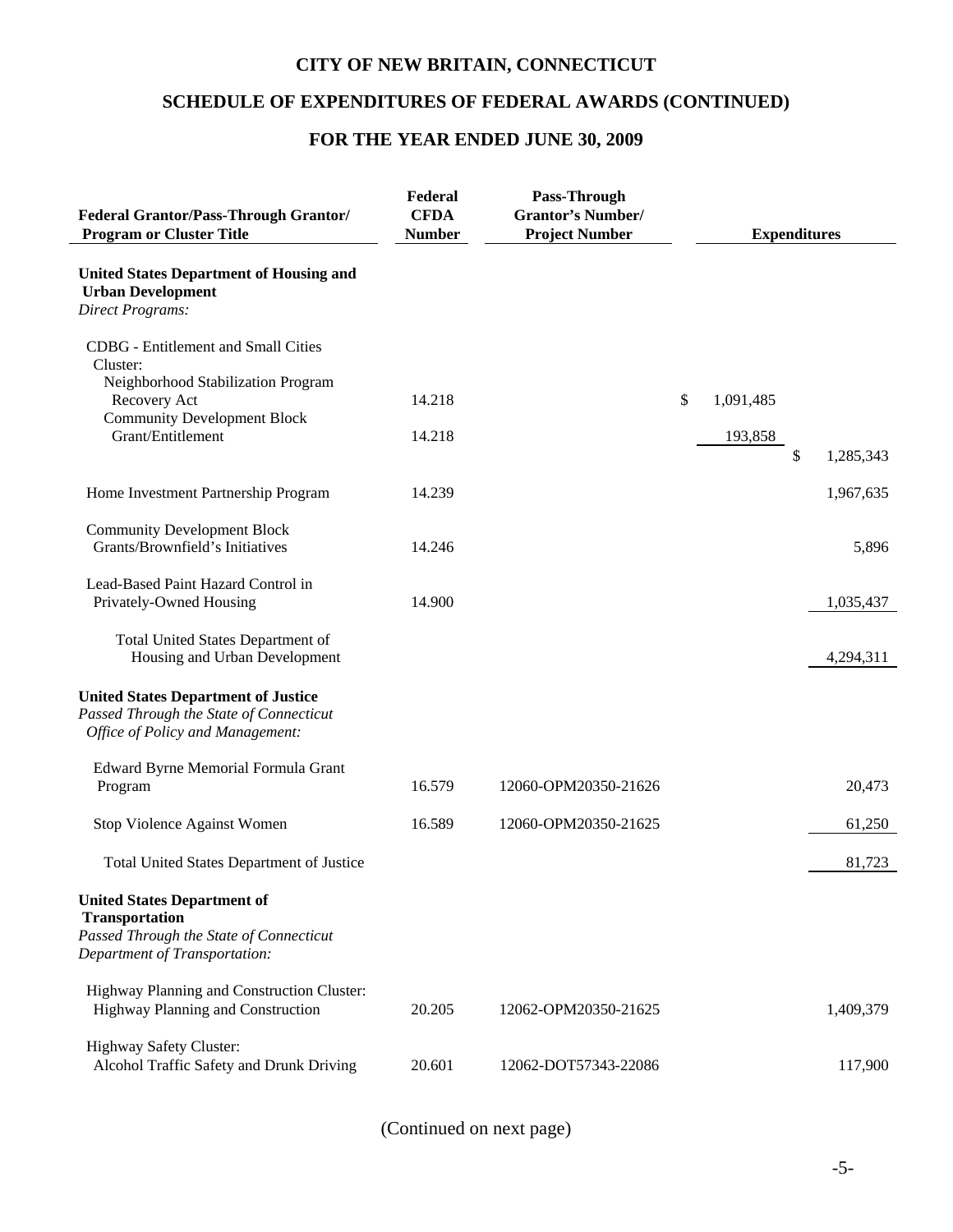## **SCHEDULE OF EXPENDITURES OF FEDERAL AWARDS (CONTINUED)**

## **FOR THE YEAR ENDED JUNE 30, 2009**

| <b>Federal Grantor/Pass-Through Grantor/</b><br><b>Program or Cluster Title</b>   | Federal<br><b>CFDA</b><br><b>Number</b> | <b>Pass-Through</b><br><b>Grantor's Number/</b><br><b>Project Number</b> | <b>Expenditures</b> |            |
|-----------------------------------------------------------------------------------|-----------------------------------------|--------------------------------------------------------------------------|---------------------|------------|
| Passed Through the State of Connecticut<br>Department of Environmental Protection |                                         |                                                                          |                     |            |
| Recreational Trails Program                                                       | 20.219                                  | 12060-DEP44321-20296                                                     | \$                  | 16,000     |
| <b>Total United States Department of</b><br>Transportation                        |                                         |                                                                          |                     | 1,543,279  |
| <b>Total Federal Awards Expended</b>                                              |                                         |                                                                          | \$                  | 20,722,303 |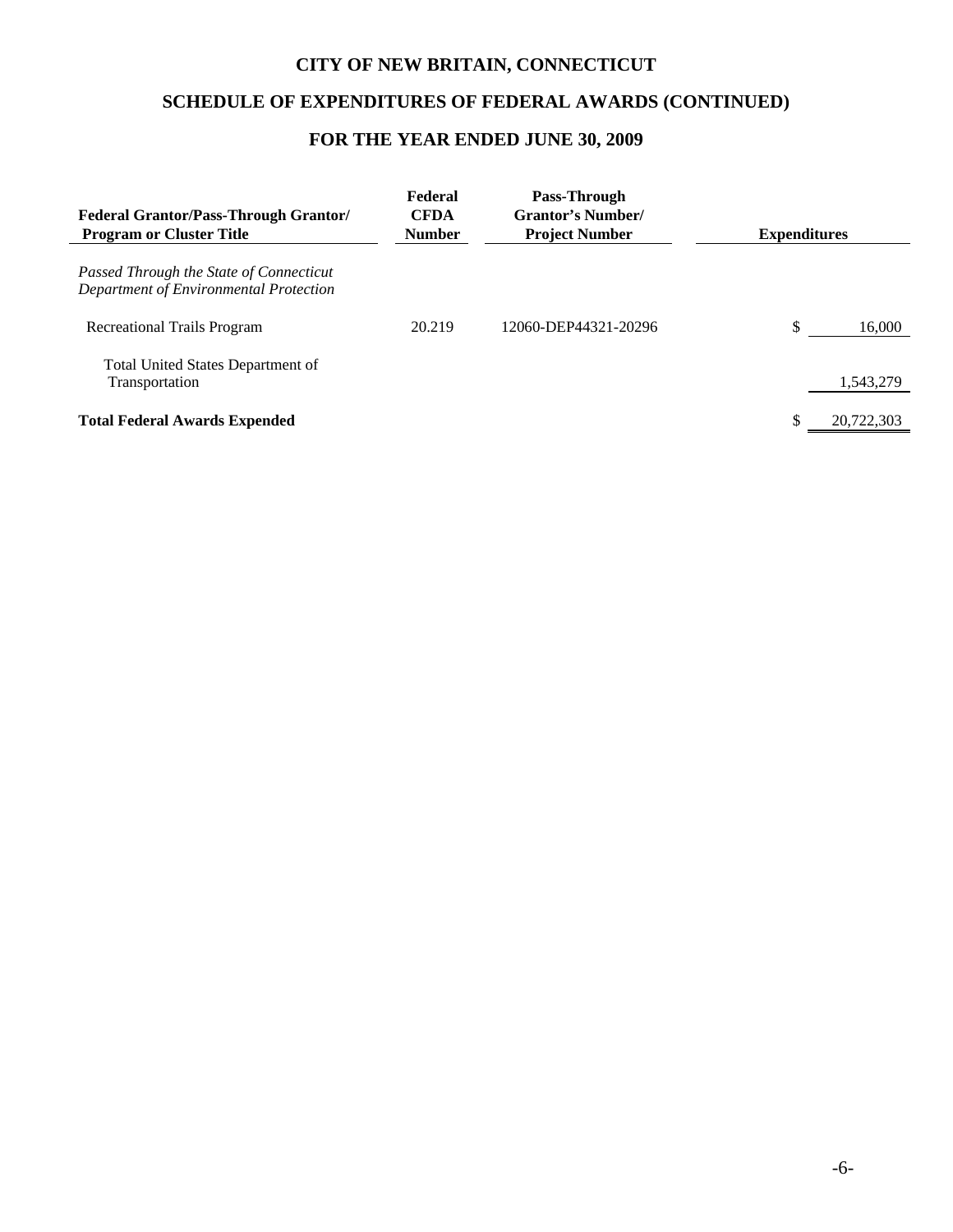#### **NOTES TO SCHEDULE OF EXPENDITURES OF FEDERAL AWARDS**

#### **FOR THE YEAR ENDED JUNE 30, 2009**

Various agencies of the Federal Government have made financial assistance available to the City of New Britain, Connecticut. These grants fund several programs including housing, education, human services, transportation and general government activities.

#### Note 1 - **Summary of Significant Accounting Policies:**

The accounting policies of the City of New Britain, Connecticut, conform to accounting principles generally accepted in the United States of America as applicable to government entities. The following is a summary of the more significant policies relating to the aforementioned grant programs.

**Basis of Accounting** - The accompanying schedule of expenditures of federal awards includes the federal grant activity of the City of New Britain, Connecticut, and is presented on the modified accrual basis of accounting. The information in this schedule is presented in accordance with the requirements of OMB Circular A-133, *Audits of States, Local Governments, and Non-Profit Organizations.*

#### Note 2 - **Noncash Awards:**

Donated commodities in the amount of \$287,652 are included in the Department of Agriculture's Food Donation program, CFDA #10.550. The amount represents the market value of commodities received.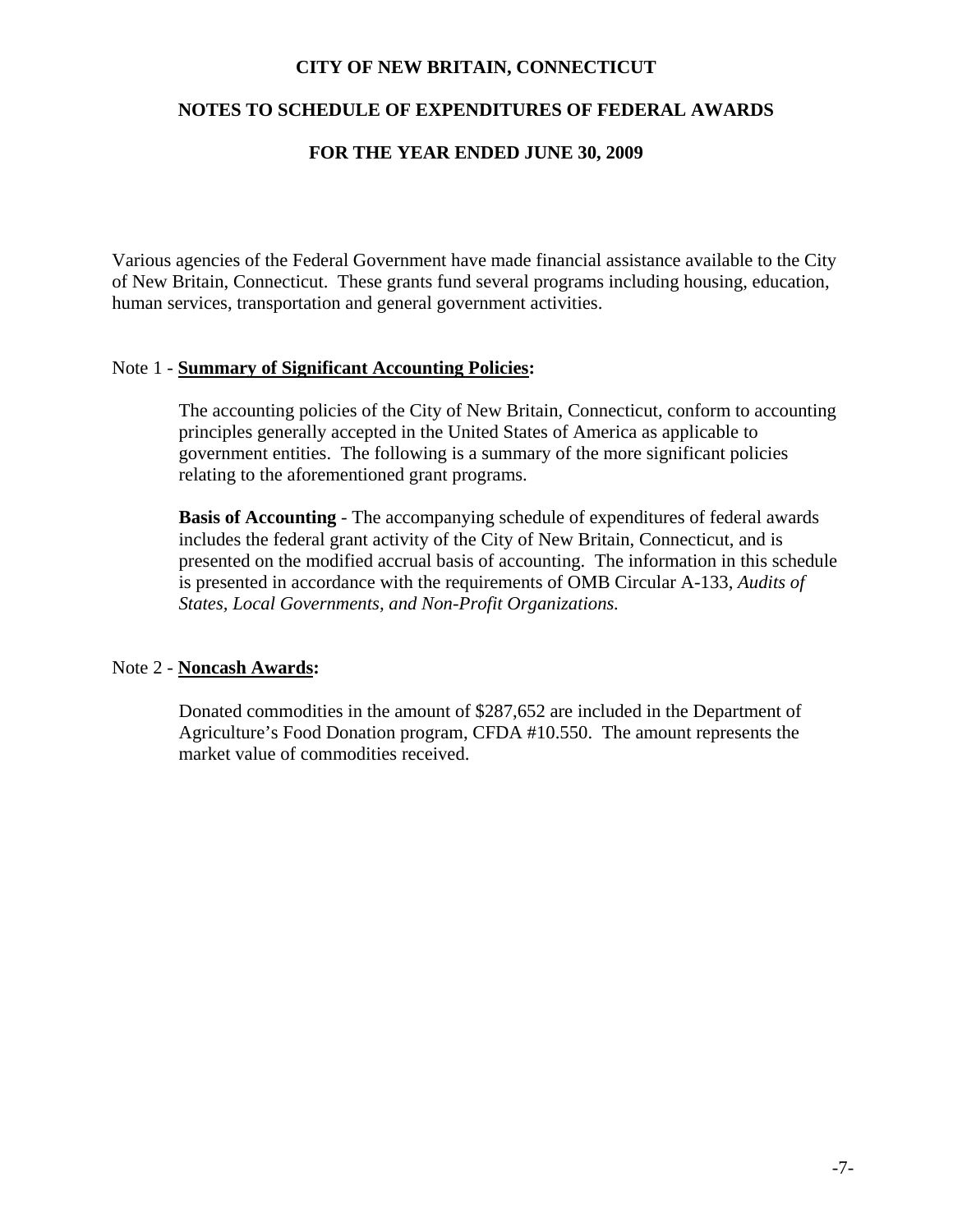# BlumShapiro

Accounting  $\vert$  Tax  $\vert$  Business Consulting

## **Independent Auditors' Report on Internal Control over Financial Reporting and on Compliance Based on an Audit of Financial Statements Performed in Accordance with** *Government Auditing Standards*

To the Honorable Mayor and Members of the Common Council of the City of New Britain City of New Britain, Connecticut

We have audited the financial statements of the governmental activities, the business-type activities, each major fund and the aggregate remaining fund information of the City of New Britain, Connecticut, as of and for the year ended June 30, 2009, which collectively comprise the City of New Britain, Connecticut's basic financial statements, and have issued our report thereon dated December 20, 2009. We conducted our audit in accordance with auditing standards generally accepted in the United States of America and the standards applicable to financial audits contained in *Government Auditing Standards*, issued by the Comptroller General of the United States.

#### Internal Control over Financial Reporting

In planning and performing our audit, we considered the City of New Britain, Connecticut's internal control over financial reporting as a basis for designing our auditing procedures for the purpose of expressing our opinions on the financial statements, but not for the purpose of expressing an opinion on the effectiveness of the City of New Britain, Connecticut's internal control over financial reporting. Accordingly, we do not express an opinion on the effectiveness of the City of New Britain, Connecticut's internal control over financial reporting.

A control deficiency exists when the design or operation of a control does not allow management or employees, in the normal course of performing their assigned functions, to prevent or detect misstatements on a timely basis. A significant deficiency is a control deficiency, or a combination of control deficiencies, that adversely affects the entity's ability to initiate, authorize, record, process or report financial data reliably in accordance with accounting principles generally accepted in the United States of America such that there is more than a remote likelihood that a misstatement of the City's financial statements that is more than inconsequential will not be prevented or detected by the City's internal control.

A material weakness is a significant deficiency, or combination of significant deficiencies, that results in more than a remote likelihood that a material misstatement of the financial statements will not be prevented or detected by the City's internal control.

> Blum, Shapiro & Company, P.C. WEST HARTFORD • SHELTON Westport • Waterbury • New York An Independent Member of Baker Tilly International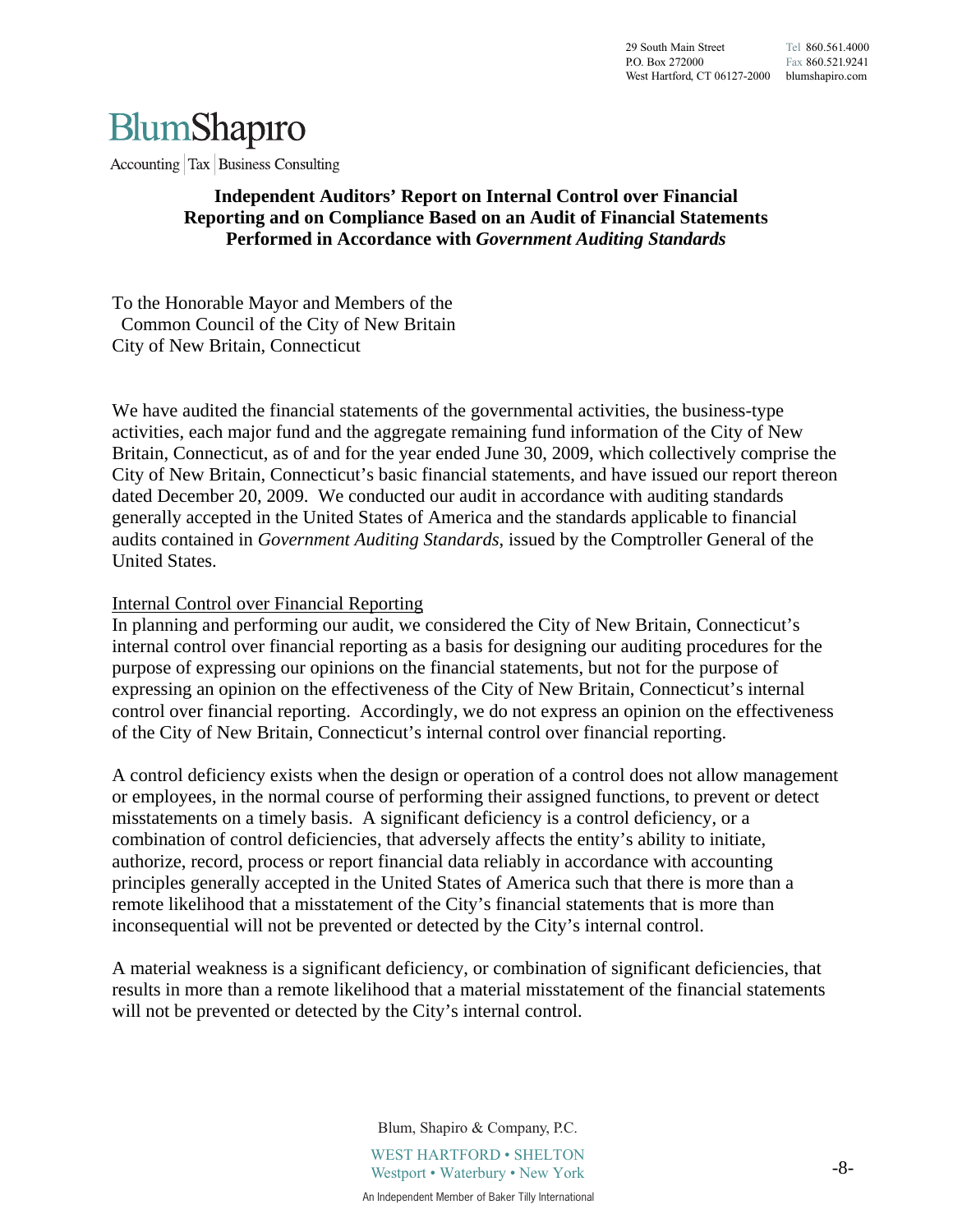Our consideration of the internal control over financial reporting was for the limited purpose described in the first paragraph of this section and would not necessarily identify all deficiencies in the City's internal control that might be significant deficiencies or material weaknesses. We did not identify any deficiencies in internal control over financial reporting that we consider to be material weaknesses, as defined above.

#### Compliance and Other Matters

As part of obtaining reasonable assurance about whether the City of New Britain, Connecticut's financial statements are free of material misstatement, we performed tests of its compliance with certain provisions of laws, regulations, contracts and grant agreements, noncompliance with which could have a direct and material effect on the determination of financial statement amounts. However, providing an opinion on compliance with those provisions was not an objective of our audit, and, accordingly, we do not express such an opinion. The results of our tests disclosed no instances of noncompliance or other matters that are required to be reported under *Government Auditing Standards*.

We noted certain matters that we reported to management of the City of New Britain, Connecticut, in a separate letter dated December 20, 2009.

This report is intended for the information and use of management, the Mayor, members of the Common Council, the Board of Education, others within the entity, federal awarding agencies and pass-through entities and is not intended to be and should not be used by anyone other than these specified parties.

Blum, Shapino & Company, P.C.

December 20, 2009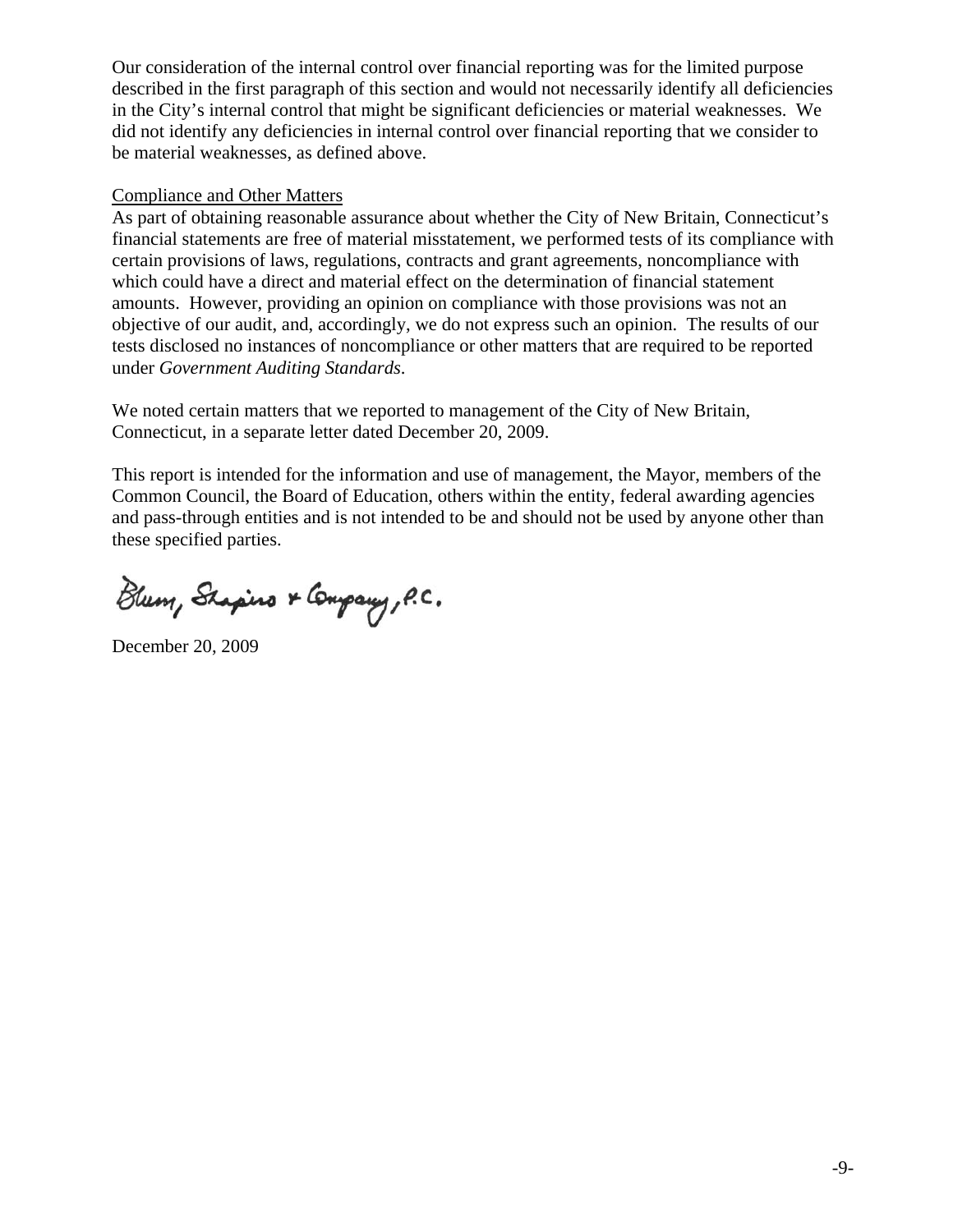## **SCHEDULE OF FINDINGS AND QUESTIONED COSTS**

## **FOR THE YEAR ENDED JUNE 30, 2009**

## **I. Summary of Auditors' Results**

## **Financial Statements**

| Type of auditors' report issued:                                                                        |     |   | Unqualified   |
|---------------------------------------------------------------------------------------------------------|-----|---|---------------|
| Internal control over financial reporting:                                                              |     |   |               |
| Material weakness(es) identified?                                                                       | yes | X | no            |
| Significant deficiency (ies) identified that are not                                                    |     |   |               |
| considered to be material weaknesses?                                                                   | yes | X | none reported |
| Noncompliance material to financial statements noted?                                                   | yes | X | no            |
| <b>Federal Awards</b>                                                                                   |     |   |               |
| Internal control over major programs:                                                                   |     |   |               |
| Material weakness(es) identified?                                                                       | yes | X | no            |
| Significant deficiency (ies) identified that are not<br>$\bullet$                                       |     |   |               |
| considered to be material weaknesses?                                                                   | yes | X | none reported |
| Type of auditors' report issued on compliance for major programs:                                       |     |   | Unqualified   |
| Any audit findings disclosed that are required to be<br>reported in accordance with Section $510(a)$ of |     |   |               |
| Circular A-133?                                                                                         | yes |   | no            |

Identification of major programs:

| CFDA#         | Name of Federal Program or Cluster                         |
|---------------|------------------------------------------------------------|
|               |                                                            |
| 84.010        | Title I Grants to Local Educational Agencies               |
| 84.027/84.173 | <b>Special Education Cluster</b>                           |
| 84.287        | <b>Twenty-First Century Community Learning Centers</b>     |
| 14.218        | <b>CDBG</b> - Entitlement and Small Cities Cluster         |
| 14.239        | Home Investment Partnership Program                        |
| 14.900        | Lead-Based Paint Hazard Control in Privately-Owned Housing |

Dollar threshold used to distinguish between type A and type B programs: \$621,669

Auditee qualified as low-risk auditee?  $\frac{X}{x}$  no